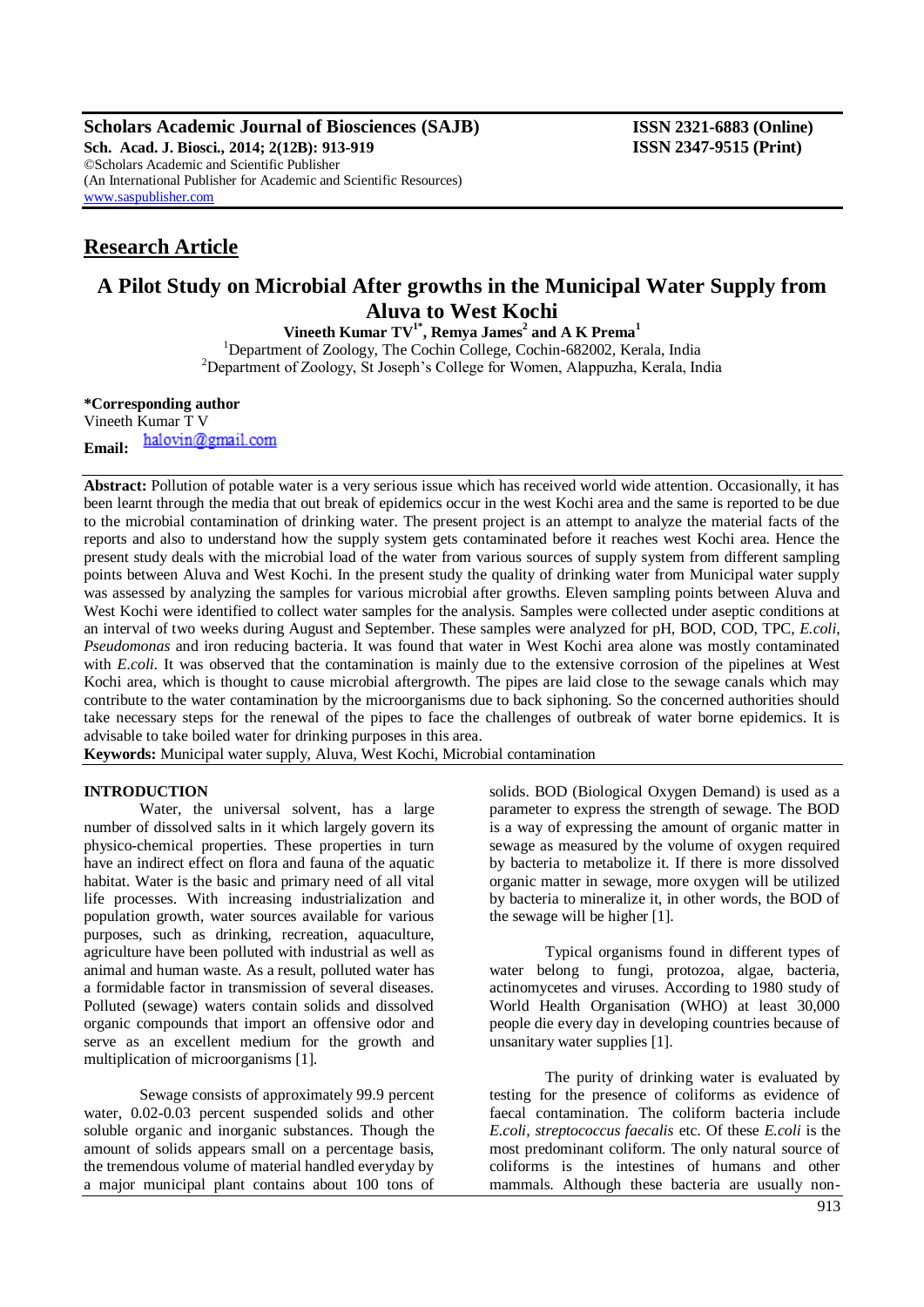pathogenic when ingested by healthy people, their presence in water indicates faecal contamination and thus possible presence of water borne pathogens [1].

The underground water is the alternate source of fresh water and is comparatively free from pollution. However this source also has been polluted to a great extent because of indiscriminate disposal of chemical waste for land filling, whereby, along with rain water, the chemicals and contaminated waste penetrate through the soil and pollute the ground water resource [2].

## **Microbial After Growths**

# **Source of organism**

Not all bacteria in water are indigenous. Some are derived from soil and sewage and a proportion of these will survive the water treatment processes. Other organisms gain access from the treatment process themselves or at the time of assembly or repair of pipelines. Service resources and water towers may add further pollution either as a result of structural defects or simply through contact of the water with air and the walls of such structures [3].

## **Factors controlling numbers of bacteria in supply**

The multiplication of organisms within the system will depend on many factors such as (a) level and type of inorganic and organic nutrients including growth factors (b) environmental factors such as temperature, redox potential, pH (c) whether an adequate level of residual disinfectant is maintained throughout the system [4].

The relationship between increase of temperature, decline of chlorine residue and microbial growth is already reported by Palin [5].

## **Source of energy**

Three distinct sources of energy are available to bacteria in distribution systems: (a) Inorganic compounds (b) soluble organic matter (c) particulate or colloidal organic matter [6].

In water supply, energy sources for chemoautotrophs include ferrous iron, hydrogen and reduced sulphur compounds, all derived from the process of corrosion. It may be argued therefore that corrosion of iron pipelines is an essential driving force for many biological processes which occur in water supply. The source of organic carbon present inwater supplies is particulate, and include algae and variously flocculated organic materials which may pass through treatment or even arise within the distribution system itself by adsorption

on hydrated ferric oxide floc formed in the pipelines as a result of corrosion [7].

At Kochi, the ground water does not form a source of fresh water. Due to the geological peculiarities, the ground water available is mostly saline and polluted by mud and silt. Therefore the only source of fresh water is the public water supply scheme. Kochi city has been mainly dependant on river water from the Periyar for various purposes like drinking, industries, agriculture and so on. The ecosystem of Periyar has been destroyed by industrial effluents, rain water run off through chemically fertilized and pest controlled agricultural fields, untreated municipal wastes, plant wastes etc. The water so polluted has been captivated in tanks, treated and improved to make it fit for consumption and supplied through the public water supply system. The water is chlorinated and the pH of the water has been maintained between 6.2 and 7.5, thereby controlling the microbial growth.

# **METHODOLOGY**

## **Sites of Sampling**

The Periyar river water undergoes the primary treatments including chlorination at Aluva, where the water is made useful for household and industrial purposes. From here water is distributed to entire kochi city. We were interested in the route leading to west Kochi as shown in the map (Fig. 1). Water is also treated at the following points before it reaches west Kochi (Fig.2), they are Perumanoor, Thoppumpady and Karuvelipady, which includes only chlorination. Chlorinated water from Karuvelipady is distributed to the west Kochi area ( Mattancherry and Fort Kochi). At all these chlorinating points water is stored in huge tanks. We have collected samples from all these tanks and a public tap/ household tap which is supplied by each tank sampled.

## **Sampling Method**

Water samples from storage tanks and public taps from the above places were collected in sterilized bottles and stored at 4°C to prevent further contamination. Two sets of eleven samples at an interval of 10 days was taken for the analysis of pH, BOD, COD and microbiological analysis of TPC, *E.coli*, *Pseudomonas,* IRB were carried out.

## **Microbial Analysis**

## **Identification of Microorganisms**

Identification of *E.coli, Pseudomonas* and IRB were done at the microbiology lab of The Cochin College. Bacteriological estimation (MNP) was conducted at the Quality Control Lab, Indo Cargo Surveyers, Mattancherry.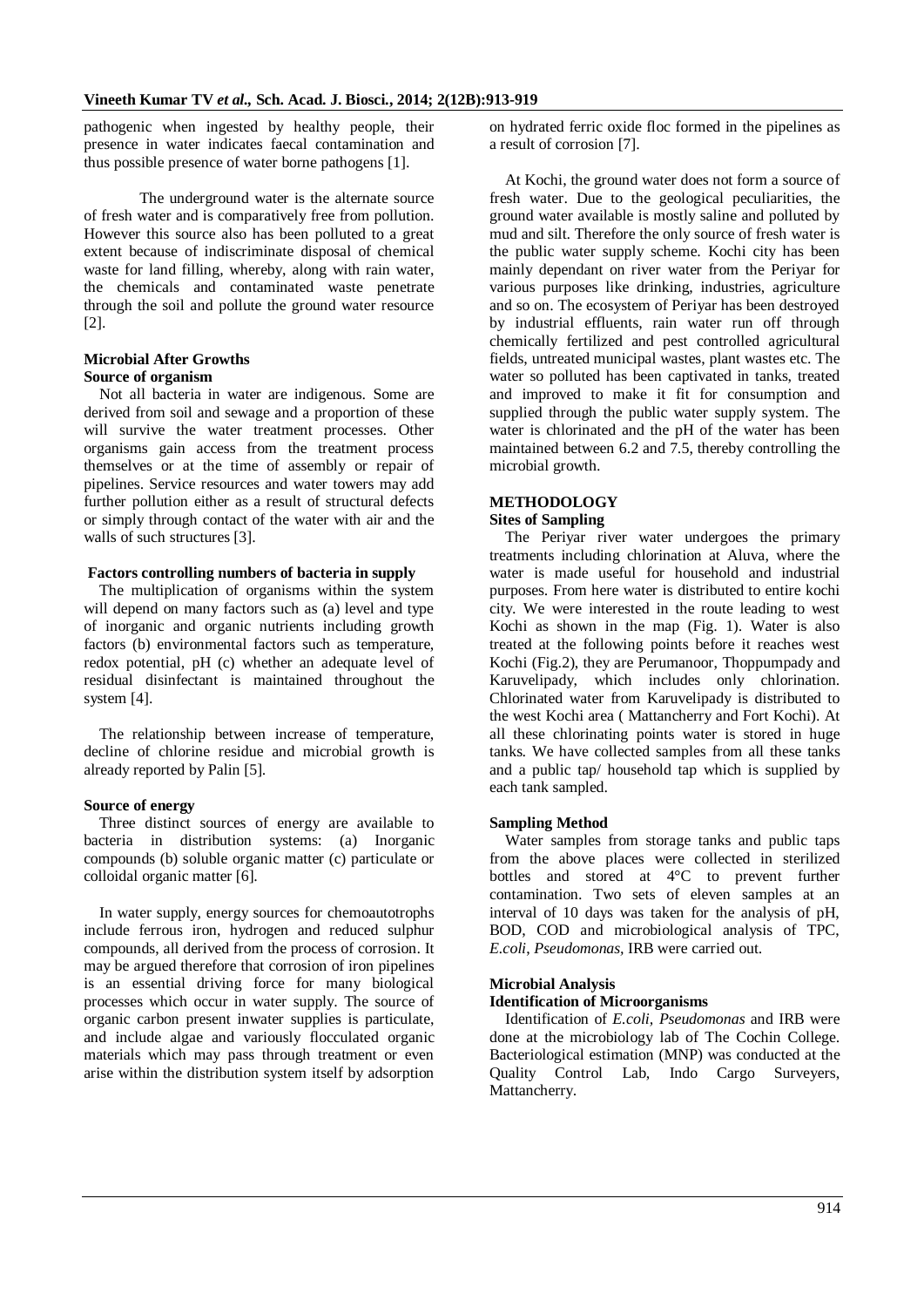

**Fig. 1: Map showing the site of sampling, the route through which treated water from river Periyar reaches West Kochi (Starred region in the inset shows the location in the map of India**



**Fig. 2: Diagrammatic representation of sites selected for sampling**

## **MATERIALS AND METHODS**

Identification of bacteria was done by Gram staining procedure, motility by hanging drop method and cultural characteristics using specific selective media.

## **Gram Staining**

- Prepare a smear on the slide with bacterial cultures as done for the sample staining method
- Stain for 1 minute with Crystal violet solution (Gram stain). Wash in tap water.
- Apply iodine solution for 1 minute, wash in tap water
- Decolorize with alcohol by adding it drop wise on the tilted slide until free of color. Wash in tap water
- Flood this slide with saffranin for 1 minute. Wash in tap water and air dry
- Examine the stained smear under the oil immersion objective to determine whether organism is gram negative or gram positive

## **Hanging drop method**

Motility of the bacteria using concave slide technique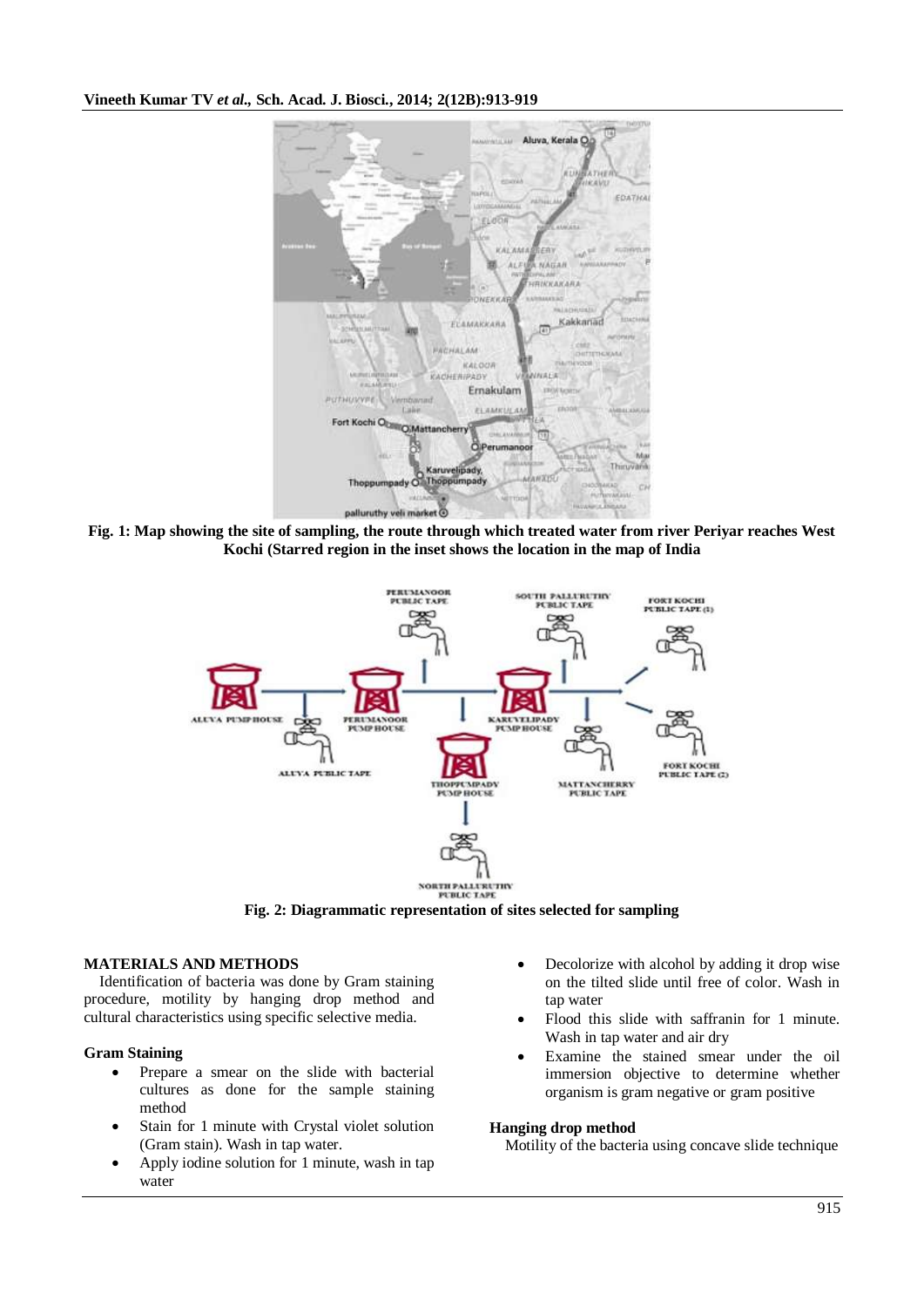### **Cultural characteristics**

The selective media like Mac Conkey agar, DCA and Iron oxidizing media were used to study the characteristics of the organisms.

#### **Estimation of Microbial Population Determination of pH**

pH is determined using pH paper

### **Determination of Biochemical Oxygen Demand (BOD) of water**

- Adjust the pH of the water sample to neutrality using 1 N acid or 1 N alkali solutions
- Fill the water sample in 6 BOD bottles without bubbling
- Add 1 ml of allylthiourea to each bottle
- Determine the dissolved oxygen content in three of the 6 BOD bottles by the titration method
- Take the mean of the three readings  $(D_1)$
- Incubate the rest of the three BOD bottles at 27°C in a BOD incubator for 3 days
- Estimate the oxygen concentration in all the three incubated samples
- Take the mean of three readings  $(D_2)$

Calculate the BOD of the water in mg/litre by applying the formula

BOD<sub>3</sub> in mg  $l^{-1} = D1 - D2$ .

Where  $D1 =$  initial DO in sample (mg  $1^{-1}$ ),  $D2 = DO$ after 3 days incubation (mg  $l^{-1}$ )

### **Determination of Chemical Oxygen Demand (COD) of water**

- Take three 100ml conical flasks and pour 50ml of water sample in each (i.e. in triplicate)
- simultaneously run distilled water blank standards (also in triplicate)
- Add 5ml of  $K_2Cr_2O_7$  solution in each of the six flasks
- Keep the flasks in water bath at 100°C (boiling temperature) for one hour
- Allow the samples to cool for 10 minutes
- Add 5ml of potassium iodide in each flask
- Add 10ml of  $H_2SO_4$  in each flask
- Titrate the contents of each flask with 0.1M sodium thiosulfate until the appearance of pale yellow color
- Add 1ml of starch solution to each flask (solution turns blue)
- Titrate it again with 0.1M sodium thiosulfate until the blue colour disappears completely

Find out the COD (mg/l) per liter of the water sample by applying the formula:

COD of sample mg/liter =  $8*C*(B-A)/S$ 

Where  $C =$  Concentration of titrant (m Mol/liter),  $A =$ Volume of titrant used for blank (ml),  $B =$  Volume of titrant used for sample (ml),  $S =$  Volume of water sample taken (ml)

## *E.coli* **& Coliforms in Water (MPN method)**

Presumptive test for coliform bacteria: Arrange double strength (three 10ml tubes) and single strength (six 10ml tubes) and label appropriately as 10ml, 1ml and 0.1ml. Dispense 10ml of mixed sample aseptically to DS tubes, 1ml and 0.1ml tubes to triplicate of SS tubes. Incubate the tube at 37°C for 24 hours. Gas and acid producing tubes are recorded as positive.

### **Confirmed total coliforms**

Subculture each positive tubes of presumptive test to BGLB tubes and incubate at 44.5±5°C for 24 hours. Tubes showing growth and gas production are recorded as positive. From this number the total coliform count is obtained from the 3 tube MPN table.

## **Faecal coliform &** *E.coli*

From positive tubes of BGLB, inoculate one loopful each to EC broth and trytone broth. Label appropriately and incubate at  $44.5 \pm 5^{\circ}$ C for 24 hours. Number of tubes showing growth and gas production in EC broth are recorded. Compare this with MPN table to get MPN for faecal coliforms. Add 3-4 drops of Kova c's indole reagent to tryptone broth. A red layer at the top indicates a positive indole test. Compare this value with MPN table to get MPN value for *E.coli.* Coliforms which produce gas in EC broth and indole in tryptone broth at 44.5±5°C are *E.coli.*

## **Confirmation of** *E.coli*

Subculture positive tubes to Eosin methylene blue agar. Colonies with greenish metallic sheen confirms *E.coli.* Subculture these colonies to TGA slants and can be further confirmed by IMViC test.

### **Aerobic Plate Count/ Total Plate Count of Water**

Dilution of sample: 1ml of mixed sample is pippetted out to 9ml saline to give  $10^{-1}$  dilution. 1ml from this to 9ml NS gives  $10^{-2}$  dilution. Similarly prepare suitable to get 30 to 300 colonies on plating.

Plating: Dispense 1ml each of two appropriate dilutions to sterile marked petri plates in duplicate. Pour 15-20 of TGBE agar cooled to 45°C and mix well by back and forth motion of plates on flat surface. After solidifying incubate the plates for 24-48 hours at  $37 \pm$ 1°C. Count the number of colonies on duplicate plates.

Calculations:  $TVC = Average no$ . of colonies  $*$ dilution factor

Recorded as colony forming units (CFU) present per ml of sample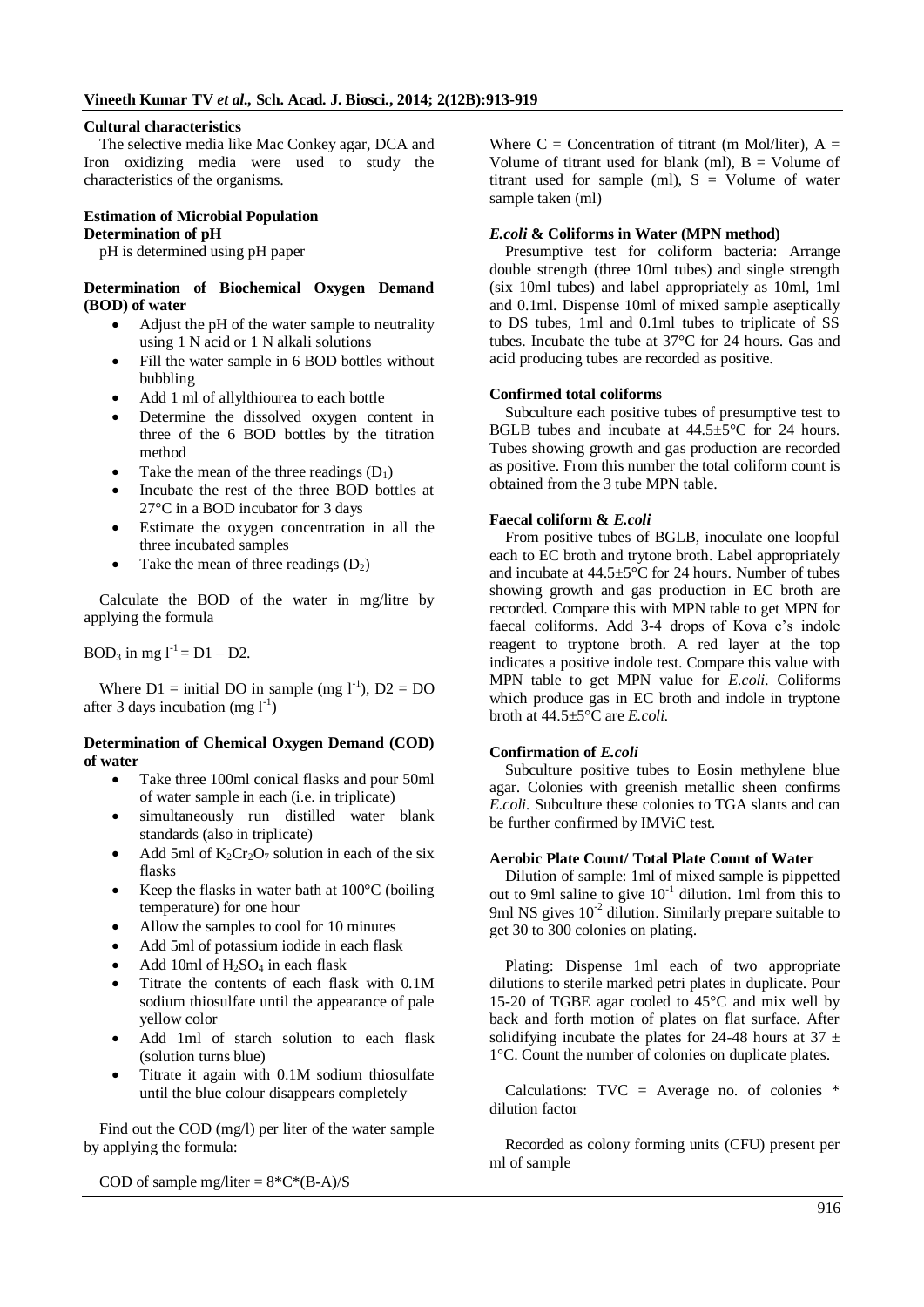#### **S.O.P. for** *Pseudomonas* **Medium Used**

Asparagine Proline broth, Milk Agar A, Milk Agar B and Ethanol

## **Procedure**

**Medium:** Asparagine Proline broth (7.5ml of ethanol added/100ml broth)

- a. 10ml of sample added with 10ml of Asparagine Proline broth
- b. Keep it for incubation at 37°C for 48 hours

**Positive:** Illumination observation when Asparagine Proline broth kept in IJV cabinet

**Negative:** No illumination observed

## **Confirmed test**

Milk Agar A  $(75g)$  + Milk Agar B  $(25g)$ Dissolve the agar by boiling After sterilization mix the agar A & B

## **Procedure:** Pour plate method

**Incubation:** 37°C for 24 hours **Positive:** Formation of pigmented colonies in Milk agar

## *E.coli* **and Coliforms in water (MPN Method)**

The corresponding MPN values for Total coliforms, Faecal coliform and *E.coli* are recorded as values per 100ml of sample (Table 1)

| Table 1: MPN Table    |                |                |                |                       |                  |                  |            |  |
|-----------------------|----------------|----------------|----------------|-----------------------|------------------|------------------|------------|--|
| <b>Positive Tubes</b> |                |                | <b>MPN</b>     | <b>Positive Tubes</b> |                  |                  | <b>MPN</b> |  |
| 10 <sub>ml</sub>      | 1 <sub>m</sub> | $0.1$ ml       | per            | $10$ ml               | 1 <sub>m</sub>   | $0.1$ ml         | per        |  |
| sample                | sample         | sample         | 100ml          | sample                | sample           | sample           | 100ml      |  |
| $\mathbf{0}$          | $\overline{0}$ | $\theta$       | $\mathbf{0}$   | $\overline{c}$        | $\overline{2}$   | $\overline{2}$   | 35         |  |
| $\boldsymbol{0}$      | $\overline{0}$ | $\mathbf{0}$   | $\overline{3}$ | $\overline{2}$        | $\overline{2}$   | $\overline{3}$   | 40         |  |
| $\mathbf{0}$          | $\mathbf{1}$   | $\mathbf{0}$   | $\overline{3}$ | $\overline{2}$        | $\overline{3}$   | $\boldsymbol{0}$ | 30         |  |
| $\boldsymbol{0}$      | 1              | 1              | 6              | $\overline{2}$        | $\overline{3}$   | 1                | 35         |  |
| $\mathbf{0}$          | $\overline{2}$ | $\mathbf{0}$   | 6              | $\overline{2}$        | 3                | $\overline{2}$   | 40         |  |
| 1                     | $\overline{0}$ | $\mathbf{0}$   | $\overline{4}$ | $\overline{3}$        | $\boldsymbol{0}$ | $\mathbf{0}$     | 25         |  |
| 1                     | $\overline{0}$ | 1              | $\overline{7}$ | $\overline{3}$        | $\boldsymbol{0}$ | $\mathbf{1}$     | 40         |  |
| $\mathbf{1}$          | $\overline{0}$ | $\overline{2}$ | 11             | $\overline{3}$        | $\mathbf{0}$     | $\overline{2}$   | 65         |  |
| $\mathbf{1}$          | 1              | $\mathbf{0}$   | 7              | $\overline{3}$        | $\mathbf{1}$     | $\boldsymbol{0}$ | 45         |  |
| $\mathbf{1}$          | $\mathbf 1$    | $\mathbf{1}$   | 11             | $\overline{3}$        | $\mathbf{1}$     | $\mathbf{1}$     | 75         |  |
| 1                     | $\overline{c}$ | $\mathbf{0}$   | 11             | $\overline{3}$        | $\mathbf{1}$     | $\overline{2}$   | 115        |  |
| $\mathbf{1}$          | $\overline{2}$ | $\mathbf{1}$   | 15             | $\overline{3}$        | $\mathbf{1}$     | 3                | 160        |  |
| 1                     | 3              | $\theta$       | 16             | $\overline{3}$        | $\overline{2}$   | $\theta$         | 95         |  |
| $\overline{2}$        | $\mathbf{0}$   |                | 09             | 3                     | $\overline{2}$   | 1                | 150        |  |
| $\overline{c}$        | $\mathbf{0}$   | 1              | 14             | 3                     | $\overline{c}$   | $\overline{2}$   | 200        |  |
| $\overline{2}$        | $\mathbf{0}$   | $\overline{2}$ | 20             | $\overline{3}$        | $\overline{2}$   | 3                | 300        |  |
| $\overline{2}$        | 1              | $\mathbf{0}$   | 15             | 3                     | 3                | $\boldsymbol{0}$ | 250        |  |
| $\overline{2}$        | 1              | 1              | 20             | 3                     | 3                | 1                | 450        |  |
| $\overline{c}$        | 1              | $\overline{c}$ | 30             | 3                     | 3                | $\overline{2}$   | 1100       |  |
| $\overline{2}$        | $\overline{2}$ | $\overline{0}$ | 20             | $\overline{3}$        | $\overline{3}$   | $\overline{3}$   | 1400       |  |
| $\overline{2}$        | $\overline{2}$ | 1              | 30             |                       |                  |                  |            |  |

## **Table 1: MPN Table**

#### **RESULTS**

Tables 2 & 3 show the results obtained during the identification and estimation of microorganisms. Identification tests like Gram staining, hanging drop for motility and cultural characteristics by selective media was carried out. The tests for *E.coli* were all positive. But in case of *Pseudomonas* and IRB, there was no result or negative results were obtained. This suggests that the water samples contained coliform bacteria. MNP method and serial dilution techniques were used for estimation of microbial after growths. The results show that there was a gradual increase of microbial contamination from Aluva to West Kochi. TPC count

ranges from 10-35 CFU/ml and that of *E.coli* is 1-20 (MPN value) (Fig. 3).

These indicate high level of fecal contamination in the water samples. When the site was revisited, it was observed that the pipelines were rusted and worn out, through which the sewage water enters the pipe. It might be thought that the corrosion of the pipelines is a main reason for the high level of microbial contamination. The presence of suspended impurities in the water samples of West Kochi justifies the role of corrosion in contaminating the water.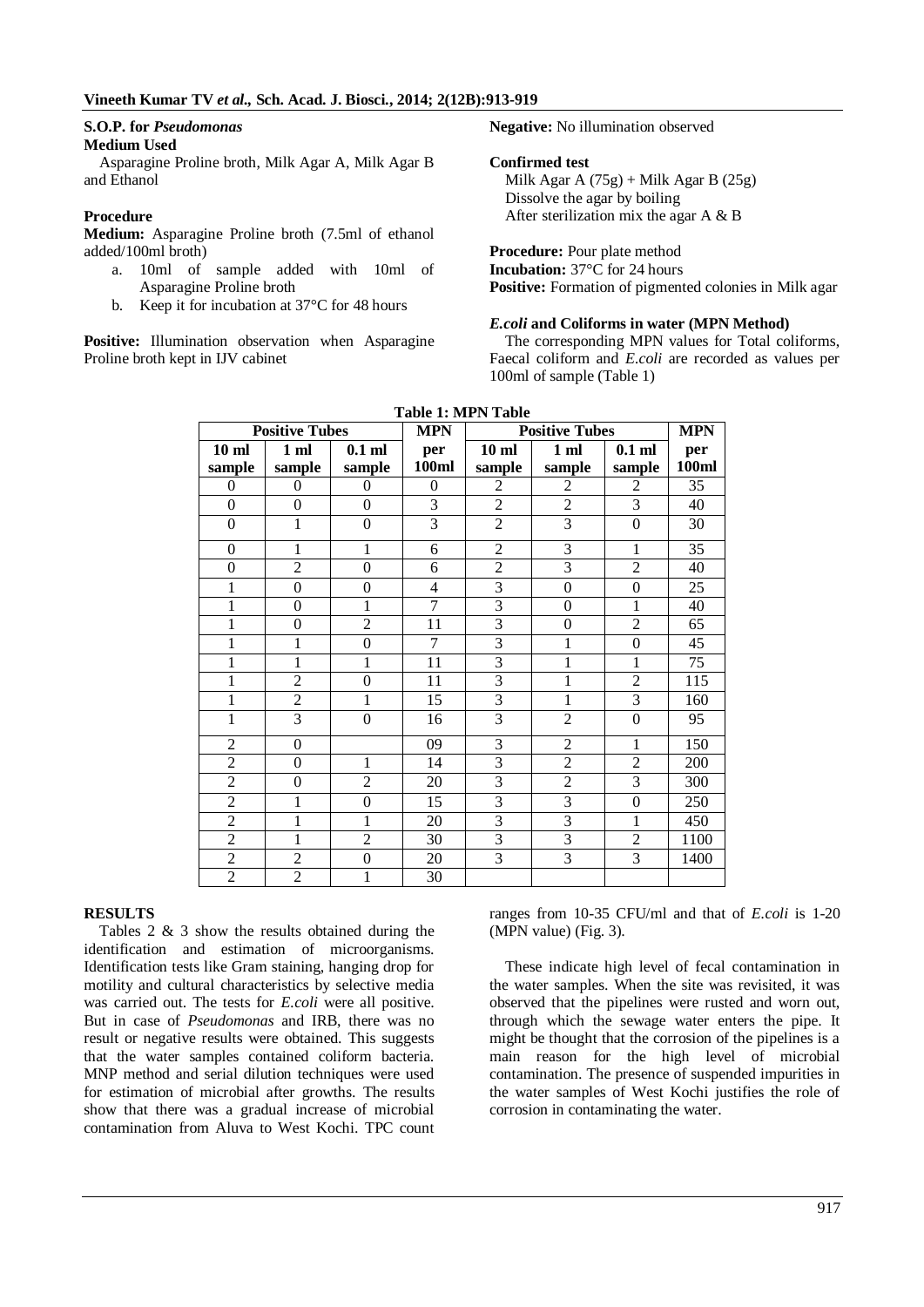## **Vineeth Kumar TV** *et al.,* **Sch. Acad. J. Biosci., 2014; 2(12B):913-919**

## **Table 2: Shows the results obtained during the identification of microorganisms using gram staining procedure, motility by hanging drop method and cultural characteristics using selective media**

|                             | E.coil                                                                | Pseudomonas                                                                        | Iron reducing bacteria              |
|-----------------------------|-----------------------------------------------------------------------|------------------------------------------------------------------------------------|-------------------------------------|
| Gram staining               | Gram negative Bacilli                                                 | No result                                                                          | No result                           |
| Motility                    | Motile                                                                | No result                                                                          | No result                           |
| Cultural<br>characteristics | Mac conkey agar:<br>Lactose fermenting,<br>medium sized, flat, smooth | DCA agar: Non-lactose<br>fermenting colonies, large,<br>opaque, irregular colonies | Iron oxidizing medium:<br>No result |

## **Table 3: Shows the results obtained during the estimation of bacterial aftergrowths of the water samples collected by MPN method and serial dilution technique**

| Set 1            |                     |      |            |            |                 |                  |                    |            |  |
|------------------|---------------------|------|------------|------------|-----------------|------------------|--------------------|------------|--|
| Sl. No.          | <b>Sites</b>        | pH   | <b>BOD</b> | <b>COD</b> | <b>TPC</b>      | E.coli           | <b>Pseudomonas</b> | <b>IRB</b> |  |
|                  |                     |      | mg/l       | mg/l       | cfu/ml          | <b>MPN</b> value |                    |            |  |
| 1.               | Aluva PH            | 6.37 | 52         | 85         | 10              | $<$ 1            | Absent             | Absent     |  |
| $\overline{2}$ . | Aluva PT            | 6.67 | 51         | 82         | 20              | $\leq$ 1         | Absent             | Absent     |  |
| 3.               | Perumanoor PH       | 6.40 | 59         | 88         | 16              | $\leq$ 1         | Absent             | Absent     |  |
| 4.               | Perumanoor PT       | 6.50 | 60         | 91         | 18              | $\leq$ 1         | Absent             | Absent     |  |
| 5.               | Thoppumpady PH      | 6.95 | 53         | 84         | 20              | 3                | Absent             | Absent     |  |
| 6.               | North Palluruthy PT | 6.95 | 55         | 95         | 23              | $\overline{3}$   | Absent             | Absent     |  |
| 7.               | Karuvelipady PH     | 6.41 | 51         | 83         | 15              | 3                | Absent             | Absent     |  |
| 8.               | South Palluruthy PT | 7.04 | 58         | 82         | 20              | $\overline{4}$   | Absent             | Absent     |  |
| 9.               | Mattanchery PT      | 7.07 | 59         | 89         | 22              | 11               | Absent             | Absent     |  |
| 10.              | Fort Kochi PT1      | 7.56 | 62         | 98         | 30              | 15               | Absent             | Absent     |  |
| 11.              | Fort Kochi PT2      | 7.58 | 59         | 98         | 35              | 20               | Absent             | Absent     |  |
| Set 2            |                     |      |            |            |                 |                  |                    |            |  |
| 1.               | Aluva PH            | 6.30 | 53         | 84         | 10              | <1               | Absent             | Absent     |  |
| 2.               | Aluva PT            | 6.61 | 50         | 85         | 23              | $\leq$ 1         | Absent             | Absent     |  |
| $\overline{3}$ . | Perumanoor PH       | 6.33 | 60         | 87         | 14              | $\leq$ 1         | Absent             | Absent     |  |
| $\overline{4}$ . | Perumanoor PT       | 6.52 | 59         | 90         | 20              | $\leq$ 1         | Absent             | Absent     |  |
| $\overline{5}$ . | Thoppumpady PH      | 6.80 | 54         | 85         | $\overline{22}$ | $\overline{c}$   | Absent             | Absent     |  |
| 6.               | North Palluruthy PT | 6.87 | 56         | 96         | 25              | 3                | Absent             | Absent     |  |
| 7.               | Karuvelipady PH     | 6.39 | 50         | 84         | 17              | $\overline{4}$   | Absent             | Absent     |  |
| 8.               | South Palluruthy PT | 7.02 | 57         | 83         | 20              | $\overline{3}$   | Absent             | Absent     |  |
| 9.               | Mattanchery PT      | 7.09 | 58         | 90         | 25              | 14               | Absent             | Absent     |  |
| 10.              | Fort Kochi PT1      | 7.55 | 62         | 99         | 32              | 16               | Absent             | Absent     |  |
| 11.              | Fort Kochi PT2      | 7.60 | 60         | 100        | 34              | 20               | Absent             | Absent     |  |

PH – Power House, PT – Public Tap

Sample description: 1 to 9 – clear, colourless and odourless water; 10 and 11 – colourless with suspended impurities



**Fig. 3: Graphs showing the gradual increase in** *E.coli* **and TPC from Aluva to West Kochi**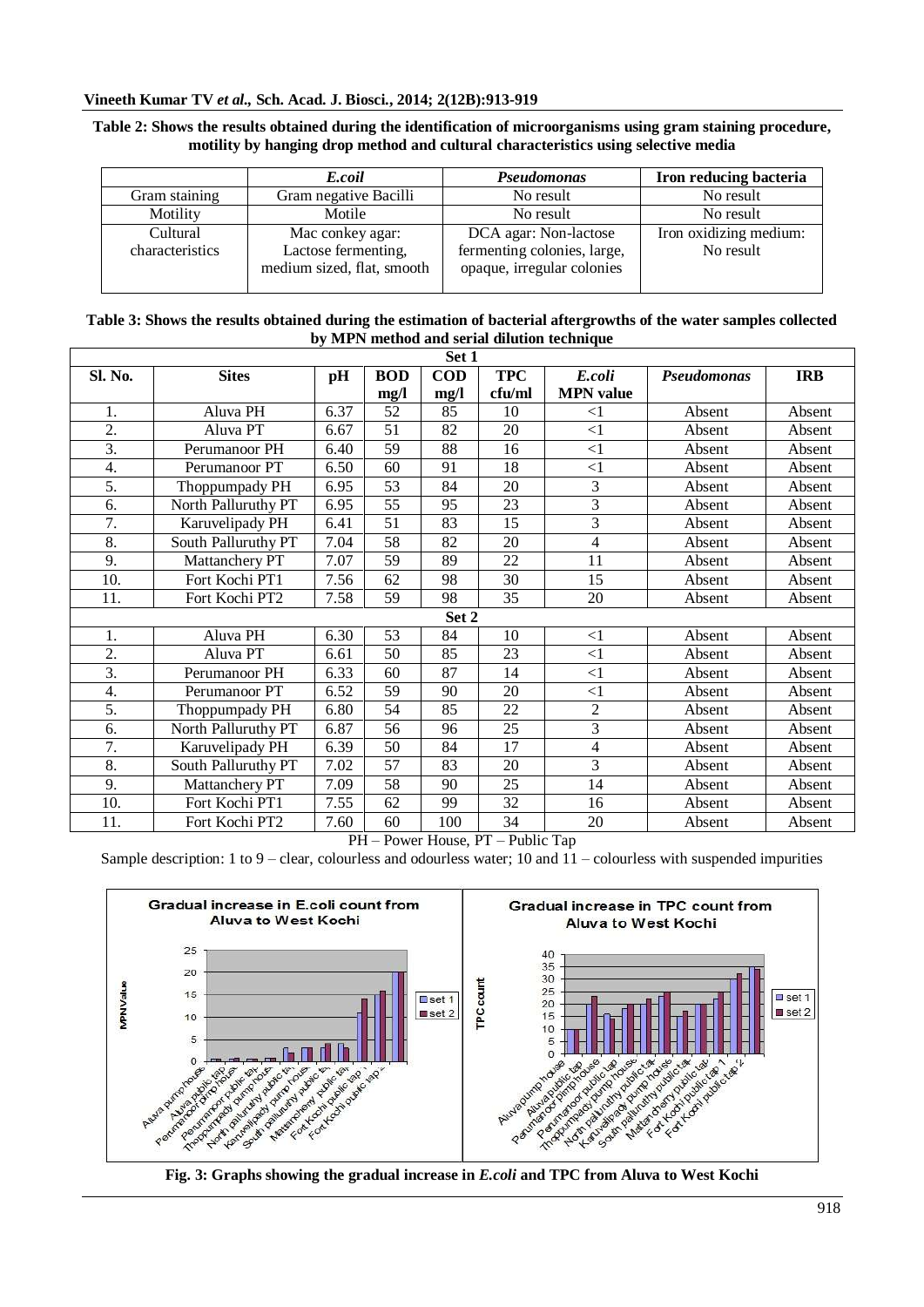#### **DISCUSSION**

The study was aimed at investigating whether the water in the supply gets contaminated before it reaches Kochi area. From the results it was found that the intensity of contamination increases on reaching West Kochi. Water is chlorinated at the storage tanks at different points of the study area. After this treatment for disinfection, there is an increase in contamination in West Kochi area.

Analysis pH, BOD and COD, it was found that both BOD and COD were kept within their normal limits as per Geldreich *et al.* [8]. But a gradual increase of pH is observed from the initial point to the final point of study. This gradual increase in pH might be a reason for contamination observed at West Kochi. The same was observed by [4] that showed a relationship between the microbial after growth, temperature and decline in chlorine residue. With the increase in temperature there is more rapid decline of chlorine residue, which results in the increase of pH, due to the reaction with organic matter.

Result for TPC, *E.coli, Pseudomaonas* and Iron reducing bacteria showed that the latter two are absent. But in the case of TPC and *E.coli* there was a gradual increase from initial to final supply points, which indicate faecal contamination of water [9]. *E.coli* and coliform count was found to be 16 (MPN value) and 35 cfu/ml respectively. These values are far greater from the water quality standards,  $>10$  coliforms/ml and  $>4$ *E.coli* /100ml, suggested by Anon [10, 11] To analyze the reason, the site (West Kochi area) was revisited and it was found that the pipes laid were rusted, worn out and laid through, across and along sewage drains and canals. The corrosion of the pipes might be a reason for the increase in contamination at West Kochi. The relationship between corrosion of the iron pipes and microbial out growths were studied extensively by Hutchinson *et. al.* [12].

Corrosion in the interior effects greater then on the exterior of the pipes because the products of corrosion give rise to deposits and nodules, which interfere the carrying capacity of the main and also affect the quality of water conveyed [12]. It may be argued that corrosion of iron pipes is an essential drawing force of many biological processes, which occur in water supply. It is also reported that ferrous iron from iron mains and its oxidation to ferric state seriously affects the quality of water supplied to the consumer [13].

It is also observed that the suspended impurities such as algae and sediments in the water sample from West Kochi also show the extension of corrosion. The same is also reported due to the difference in the pressure inside and outside of the pipes. Dangers of pollution exists when reduced pressure occur in the public supply as a result of heavy draw off at times of peak demand,

for fire fighting or serious leaks in water mains. Under these conditions pollutions can be drawn in. Many episodes of enteric diseases have occurred out of this reason [14]. In distribution systems, Collingwood [15] have shown the presence of algae and animals can be a major aesthetic problem in water supply.

As there is no spread of epidemics this year it is presumed that during the year attention should be given by the authorities to keep the microbial level within limits prescribed. This will help to overcome the above explained ill effects

#### **CONCLUSION**

In this projects, microbial after growth in the fresh water from the Municipal supply system of Kochi area is studied. Results show that the count of *E.coli* and TPC is comparatively high in West Kochi than other areas. The mingling of waste water due to corrosion of pipes should be avoided. Only renewing the pipelines or shifting it from the sewage canals can avoid it. The renewal processes should be done before the spread of epidemics this year. Maintaining adequate chlorine residue throughout the distribution system, which in turn maintain the pH and also reduce the organic matter becoming available to the bacterial population, controls the bacterial growth. It is advisable to boil the water up to prescribed limits (up to 20 minutes at 100°C) before drinking, so that all microbes are destroyed.

### **ACKNOWLEDGEMENT**

The authors acknowledge Mr. T Damodharan, Rt. Marketing Officer, Integrated Fisheries project, Govt. of India and Viswas Babu for their support and guidance for the project.

#### **REFERENCES**

- 1. Aneja KR; Experiments in Microbiology, Plant Pathology and Tissue culture. Viswa Prakash, Bangalore, 1993.
- 2. Anon; International Standards for Drinking Water. World Health Organization, Geneva, 1971.
- 3. Thofern E, Speh K; Under Sunchungen zur Verkeimung Von Trinkwasser. Die Bedeutung des Kondeswassers in Trinkwasserspeichers. GWF – Wasser Abwasser, 1974; 115: 538-541.
- 4. Hutchinson M, Ridgway JW; Microbial Aspects of Drinking Water Supplies. Aquatic Microbiology. SABSS No: 6, Academic Press, London, 1975.
- 5. Palin A; A study of chloro-derivatives of ammonia and related compounds with special reference to their formation in the chlorination of natural and polluted waters. Part I, II and III. Water and Water Engineering, 1950; 54, 151-256.
- 6. Victoreen HT; Control of water quality in water transmission and distribution mains. Journal of American Water Works Association, 1974; 66(6): 369-370.